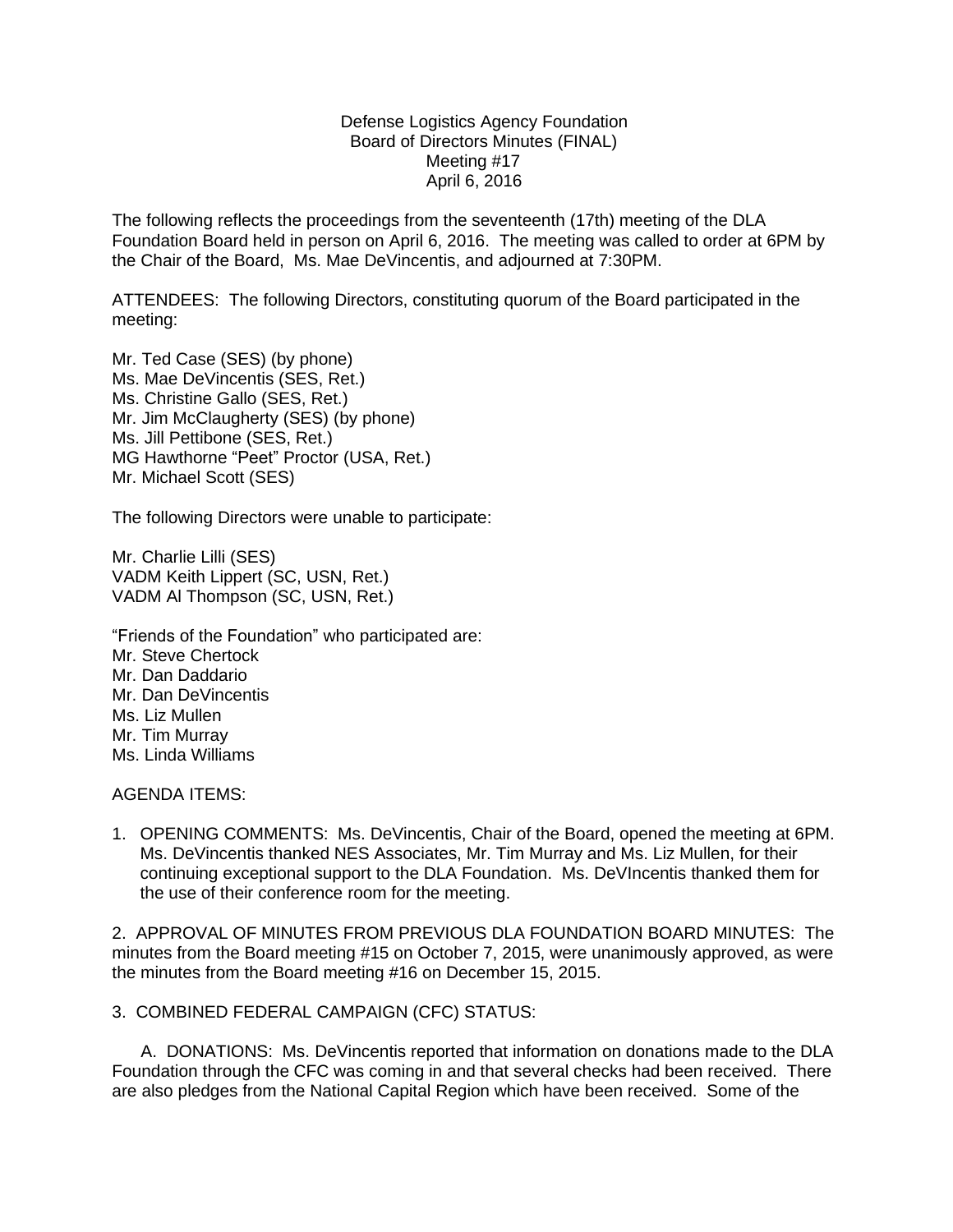donations show the donor's name and others say "anonymous." Thank-you letters will be issued to those donors if the donor's name and address are obtainable.

ACTION ITEM: Ms. Gallo will issue thank-you letters to donors who are identifiable.

 ACTION ITEM: Messrs. Case and Scott will work to change the process so that monthly checks will not be the routine way that the DLA Foundation Board receives contributions through the CFC process.

 B. NEXT CFC CAMPAIGN IN FALL 2016: Ms. DeVincentis began the conversation of what the Board needs to do differently for the upcoming CFC campaign. Mr. McClaugherty indicated that he had communicated with the various DLA field sites and that each site will designate a retiree to be the Board's contact person for setting up DLA Foundation tables and publicity at the various CFC events. The DLA Foundation CFC materials will be mailed to a personal address, rather than to an address on the military base.

 ACTION ITEM: Mr. McClaugherty will continue to work with the DLA field sites and will provide a list of DLA Foundation CFC contact people at each DLA site.

 ACTION ITEM: Mr. Case will work with Mr. Murray, NES Associates, to assure that the DLA Foundation CFC number is visible on the DLA Foundation website.

 ACTION ITEM: Ms. Gallo will provide to Mr. DeVincentis a list of the email addresses which were obtained during the two processes of sending thank-you letters to the donors to the DLA Foundation wine-tasting fund-raiser and to the 2015 Golf Outing #3 fund raiser.

4. FUNDRAISING COMMITTEE: Discussion centered around the advisability of holding a wine-tasting fund-raiser. MG Proctor reported that \$49,096.24 had been raised in 2015 from the wine-tasting and the golf events. There was discussion about how to get even more DLA employees aware of and interested in the DLA Foundation programs. The DLA Foundation is interested in raising additional money for scholarships but also in improving the lives of the DLA employees. Discussion centered around how the Foundation could sponsor lunch-time seminars at DLA sites and could discuss topics of general interest, such as "will preparation, spiritual development, health and well-being."

 ACTION ITEM: Messrs. Case and Scott will determine the recommended date for a 2016 wine-tasting event.

 ACTION ITEM: MG Proctor will identify the various events that the DLA Foundation could sponsor which would support the on-going "Resiliency Program" being promulgated throughout the DLA structure.

 ACTION ITEM: Mr. Daddario will identify the process to be followed so that the DLA Foundation can have a display at the annual DLA Family Day event.